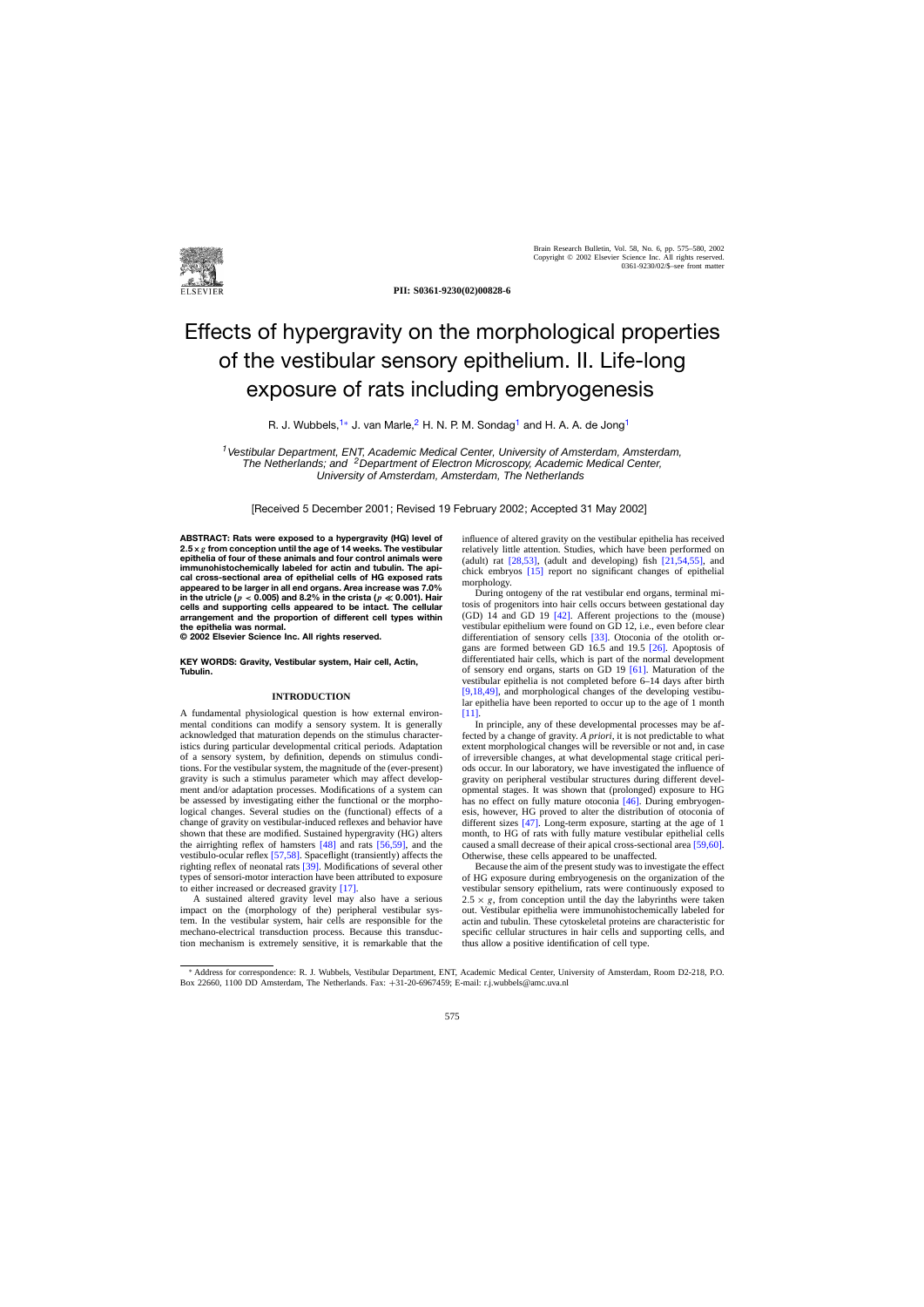### **MATERIALS AND METHODS**

<span id="page-1-0"></span>Methods used in this study were the same as in a previous study [\[60\]. B](#page-5-0)riefly, the following procedures were pursued.

## *Housing*

Long–Evans rats were kept inside a centrifuge at a gravity level of  $|Z| = 2.5 \times g$  [\[56\].](#page-5-0) Mating and gestation of the pups occurred under these HG conditions. During the first 10 postnatal days, gravity level was set at  $1.8 \times g$  to increase survival rate of the pups. Thereafter, HG was increased to  $2.5 \times g$  again. When the HG-born rats had reached the age of 14 weeks, they were decapitated for histological examination ( $n = 4$ ). For comparison, a control group ( $n = 4$ ) of the same age was used. Animal treatment was in accordance with the Dutch law and the European Communities Council Directive (86/609/EEC; November 24, 1986) on the use of animals in scientific research. Principles of laboratory animal care (NIH publication No. 86-23, revised 1985) were followed.

#### *Immunohistochemistry*

After fixation (4% formaldehyde  $+ 1%$  glutaraldehyde  $+ 0.1%$ Triton in phosphate buffer), dissection of the labyrinths yielded 5 utricles, 1 saccule, and 11 cristae from HG rats, and 8 utricles, 4 saccules, and 11 cristae from rats exposed to normal gravity (NG). After staying overnight, organs were rinsed in phosphate buffered saline (PBS; standard pH 7.4), kept in PBS (pH  $8.0$ ) + 1% NaBH<sub>4</sub> (20 min), rinsed in PBS (pH 7.4), kept in PBS  $+ 1\%$  Triton  $+ 5\%$ bovine serum albumin (BSA; 3 h), and rinsed again. Tissue stayed in PBS + 0.02% Triton + 0.1% BSA + Anti- $\alpha$  tubulin (primary antibody; Amersham, Little Chalfont, UK) overnight. Specimen were rinsed  $(5\times)$ , put in PBS + 0.02% Triton + 0.1% BSA + biotinylated anti-mouse IgG from goat (secondary antibody; Amersham, Little Chalfont, UK; 8 h), rinsed (5 $\times$ ) and kept in PBS +  $0.02\%$  Triton +  $0.1\%$  BSA + Streptavidine Fluorescein, overnight. After rinsing  $(5 \times)$ , specimen were double stained for actin in PBS + Rhodamine Phalloidine (Molecular Probes, Eugene, OR, USA), overnight. After rinsing, the epithelia were mounted on glass slides.

### *Analysis*

It was attempted to obtain samples at identical locations on the sensory epithelia for both groups of animals. Samples from the cristae were taken close to the apex, approximately halfway septum cruciatum and (lateral) canal wall. From the utricles and saccules, half of the samples were obtained at the striola region and the other half at a more peripheral location. Specimens were analyzed with a Confocal Laser Scanning Microscope (Leica Lasertechnik, Heidelberg; Ar/Kr laser). A 25× objective NA 0.75 was used with a pinhole setting of 1 Airy disc and a zoomfactor 2. Double excitation and detection was used for image acquisition (FITC: exc.:  $488 \text{ nm}/\text{det}$ .:  $BP520 \pm 10 \text{ nm}$ ; Texas Red: exc.:  $568 \text{ nm}/\text{det}$ .: LP590). Scans were made in different focal planes (1  $\mu$ m apart). Images were analyzed with QwinPro software (Leica, Cambridge, UK).

As in the previous study [\[60\], t](#page-5-0)he honeycomb-like structure due to the actin belts between hair cells and supporting cells was analyzed as a quantitative measure of tissue condition. Cross-sectional area, perimeter, and roundness (Rd) were calculated. Rd is a shape descriptor which is defined as

$$
\mathrm{Rd} = \frac{P^2}{4\pi A 1.064},
$$

where  $A = \text{area } (\mu m^2)$ ;  $P = \text{perimeter } (\mu m)$ .

#### **RESULTS**

In Fig. 1, an example is shown of the sensory epithelium of the utricle of an NG rat. The actin-labeled scan (Fig. 1A) shows structural details like stereocilia bundles (s) and the actin belts (ab) which mark the tight junctions between hair cells and supporting cells (e.g. [\[13\]\).](#page-4-0) Two typical tubulin structures can be distinguished in Fig. 1B: densely packed bundles of microtubules (m-I) occurring in the 'neck' region of type I hair cells [\[27\],](#page-5-0) and a larger (sometimes) ring-like structure (tr) which fills the apical part of supporting cells only. In more apical focal planes than the one shown in this figure, we often saw kinocilia as well. Generally, the location of a kinocilium could be matched with the location of a stereocilia bundle, thus confirming the cell's identification. The overall organization of the epithelium of hair cells separated by supporting cells is clearly visible.

In [Fig. 2,](#page-2-0) the utricular epithelium of an HG rat is shown. The same cytoskeletal structures have been labeled as in the NG utricle, and also the same spatial organization of hair cells and supporting cells can be recognized. In general, we found no indications for a deterioration of the epithelium of the otolith organs of HG rats.

[Figure 3](#page-2-0) shows an example of the epithelium of the crista ampullaris of an NG rat. As in the otolith organs, hair cells and supporting cells with their characteristic cytoskeletal components can be clearly distinguished. The same cellular structures and organization can be seen in the epithelium of the crista of an HG rat ([Fig. 4\).](#page-2-0) Qualitatively, no differences were observed between the ampullar epithelia from both groups.

In [Table 1,](#page-2-0) the mean cross-sectional area, perimeter, and Rd of the cells of seven samples from five HG utricles are listed. In



FIG. 1. Sensory epithelium from the utricle of an NG rat labeled for actin (A) and tubulin (B). The actin-labeled scan shows the epithelial structure of hair cells, with their stereocilia bundles (s), and supporting cells. Actin belts (ab) separating the epithelial cells can also be discerned. The tubulin-labeled scan is from the same area; but in order to show other cytoskeletal details, it was acquired in a  $4 \mu m$  more basal focal plane. Two different tubulin structures can be distinguished: densely packed microtubules (m-I) probably located in the 'neck' region of type I hair cells, and a larger (sometimes) ring-like structure (tr) filling the apical part of supporting cells only. Bar:  $5 \mu m$ .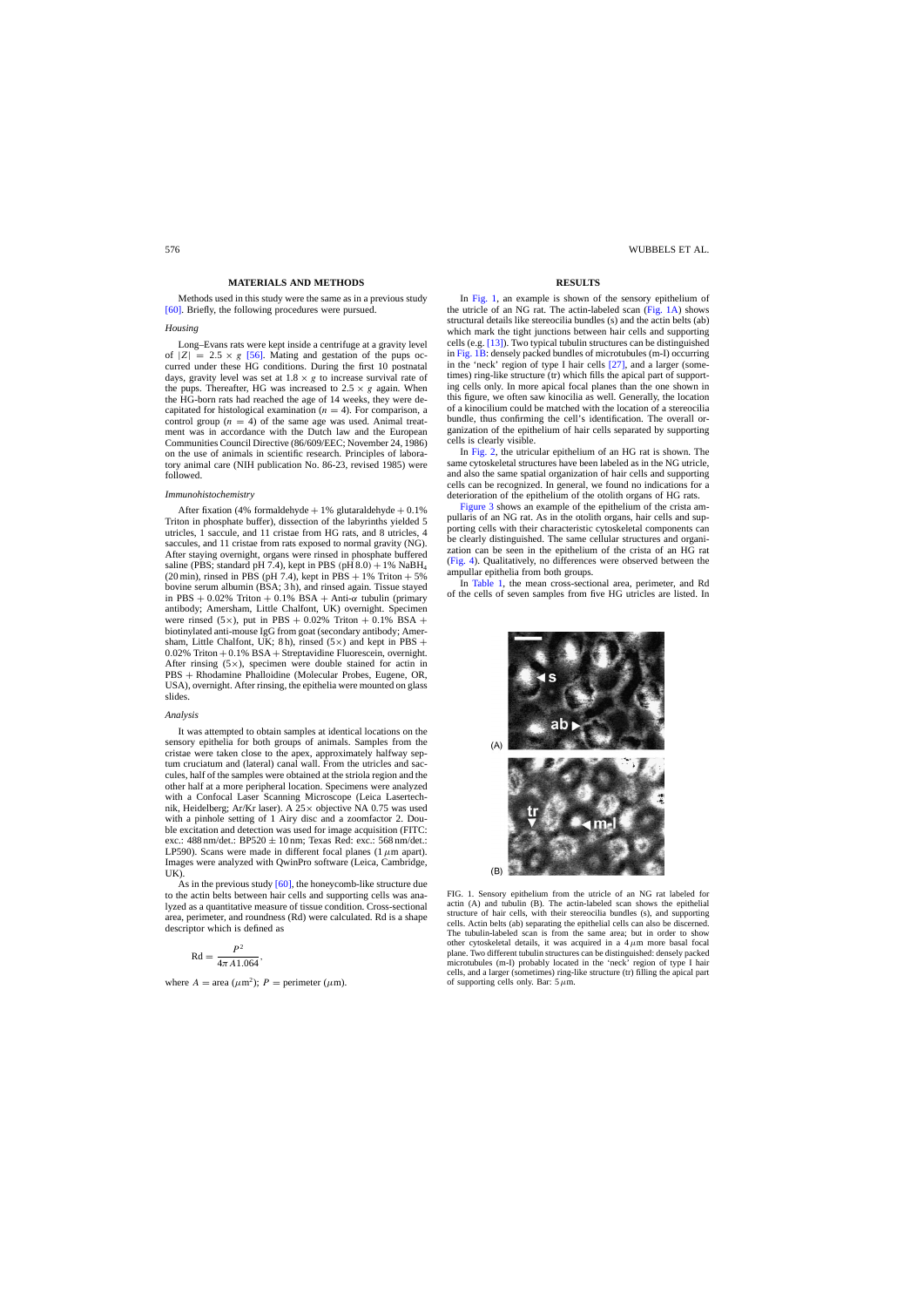<span id="page-2-0"></span>

 $(A)$ 

 $(B)$ 

FIG. 2. Sensory epithelium from the utricle of an HG rat labeled for actin (A) and tubulin (B). Scans were obtained at approximately the same apical-basal levels as in [Fig. 1; s](#page-1-0)ymbols as in [Fig. 1.](#page-1-0)

[Table 2,](#page-3-0) the same features are listed for 12 samples from all eight NG utricles. On an average, this area is 7.0% larger for HG rats (*t*-test;  $p < 0.005$ ). Perimeter is larger as well (2.8%;  $p < 0.01$ ). Rd was same for both groups. Unfortunately, we have not been able to procure more than one HG saccule (but saccular data are not inconsistent with the rest of the data). Contrary to what might be expected, the effect of HG on the size of cells within the cristae was most prominent. Cross-sectional area within the cristae of HG rats was 8.2% larger ( $p \ll 0.001$ ) and also the perimeter was 3.5%



FIG. 3. Sensory epithelium from the cristae ampullaris of an NG rat labeled for actin (A) and tubulin (B). Symbols as in [Fig. 1.](#page-1-0)



FIG. 4. Sensory epithelium from the cristae ampullaris of an HG rat labeled for actin (A) and tubulin (B). Scans were obtained at approximately the same apical-basal levels as in Fig. 3; symbols as in [Fig. 1.](#page-1-0)

larger ( $p \ll 0.001$ ). The difference in Rd, although significant, is very small. All data are summarized in [Table 3.](#page-3-0)

For both the utricle and the crista ampullaris, one HG and one NG (exemplary) specimen was inspected in greater detail. Actinand tubulin-labeled structures were inspected in combination and in different focal planes. Almost without exception, the distinction between hair cells and supporting cells was obvious. The ring (or plate) of microtubules ('tr' in panel B of [Figs. 1–4\) i](#page-1-0)s characteristic for supporting cells which have no hair bundles attached to them. The densely packed bundles of 'm-I' are considered to identify type I hair cells. Type II hair cells are sometimes difficult to identify positively. However, there appear to be 2–4 times more type I than type II hair cells, and the ratio of the number of supporting cells and hair cells lies somewhere between 1 and 2.

TABLE 1

CHARACTERISTICS OF THE SENSORY EPITHELIUM OF FIVE UTRICLES OF LIFE-LONG HYPERGRAVITY (HG) RATS

| <b>HG</b> Utricle<br>Id-code | $\boldsymbol{n}$ | $A \pm SD$     | $P \pm SD$     | $Rd + SD$       |
|------------------------------|------------------|----------------|----------------|-----------------|
| 1L                           | 44               | $19.9 \pm 5.3$ | $18.2 + 2.5$   | $1.28 \pm 0.12$ |
| 1 <sub>R</sub>               | 21               | $23.2 \pm 6.5$ | $20.2 \pm 3.2$ | $1.34 \pm 0.16$ |
| 2L                           | 90               | $19.5 \pm 6.4$ | $18.3 \pm 3.3$ | $1.31 \pm 0.13$ |
| 2L                           | 87               | $21.9 \pm 7.3$ | $19.3 \pm 3.5$ | $1.31 \pm 0.14$ |
| 2R                           | 82               | $16.6 \pm 5.1$ | $17.1 \pm 2.8$ | $1.37 \pm 0.23$ |
| 2R                           | 60               | $19.2 \pm 6.7$ | $18.1 \pm 3.3$ | $1.33 \pm 0.15$ |
| 3R                           | 39               | $19.9 \pm 4.7$ | $18.4 \pm 2.5$ | $1.30 \pm 0.13$ |
| Means                        | 7                | $20.0 + 6.0$   | $18.5 \pm 3.0$ | $1.32 \pm 0.15$ |
| 'Cells'                      | 423              | $19.7 \pm 6.4$ | $18.3 \pm 3.2$ | $1.32 \pm 0.16$ |
|                              |                  |                |                |                 |

The number in the id-code in the left-hand column refers to an individual animal. The same id-codes in different rows indicate that different parts of the same utricle were analyzed. L, left labyrinth; R, right labyrinth; *n*, number of cells (see text); *A*, area ( $\mu$ m<sup>2</sup>); *P*, perimeter ( $\mu$ m); Rd =  $P^2/(4\pi A1.064)$ ; SD, standard deviation.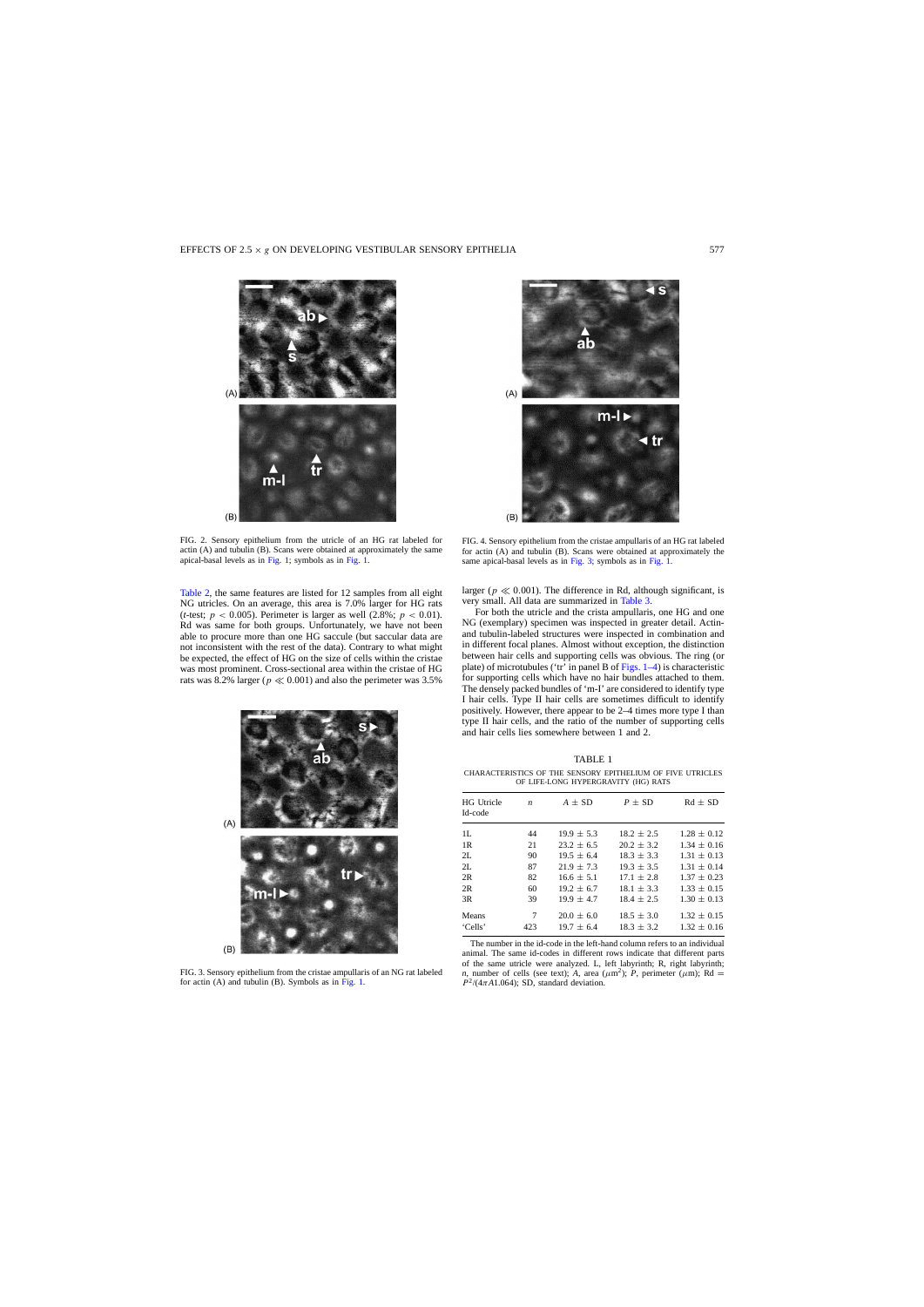<span id="page-3-0"></span>TABLE 2 CHARACTERISTICS OF THE SENSORY EPITHELIUM OF EIGHT UTRICLES OF NORMAL GRAVITY (NG) RATS

| NG Utricle<br>Id-code | $\boldsymbol{n}$ | $A \pm SD$     | $P \pm SD$     | $Rd \pm SD$     |
|-----------------------|------------------|----------------|----------------|-----------------|
| 1L                    | 43               | $18.9 \pm 4.8$ | $17.9 \pm 2.3$ | $1.31 \pm 0.18$ |
| 1L                    | 38               | $16.5 \pm 6.9$ | $16.6 \pm 3.6$ | $1.30 \pm 0.12$ |
| 1R                    | 92               | $19.6 \pm 5.8$ | $18.3 \pm 2.6$ | $1.30 \pm 0.13$ |
| 1R                    | 41               | $17.7 \pm 6.5$ | $17.3 \pm 3.4$ | $1.32 \pm 0.13$ |
| 2L                    | 55               | $20.5 \pm 5.7$ | $18.7 + 2.7$   | $1.31 \pm 0.12$ |
| 2R                    | 62               | $16.5 \pm 6.0$ | $17.0 \pm 3.5$ | $1.37 \pm 0.17$ |
| 3L                    | 36               | $21.6 \pm 7.3$ | $19.4 \pm 3.4$ | $1.34 \pm 0.15$ |
| 3L                    | 47               | $17.1 + 6.4$   | $17.1 \pm 3.7$ | $1.33 \pm 0.14$ |
| 3R                    | 41               | $15.4 \pm 3.6$ | $16.1 \pm 1.9$ | $1.29 \pm 0.15$ |
| 4L                    | 44               | $18.9 + 5.7$   | $18.5 \pm 3.1$ | $1.39 \pm 0.21$ |
| 4R                    | 98               | $19.2 \pm 7.0$ | $18.3 \pm 3.5$ | $1.35 \pm 0.18$ |
| 4R                    | 78               | $17.8 \pm 6.0$ | $17.5 \pm 3.2$ | $1.34 \pm 0.18$ |
| Means                 | 12               | $18.3 \pm 6.0$ | $17.7 \pm 3.1$ | $1.33 \pm 0.15$ |
| 'Cells'               | 675              | $18.4 \pm 6.2$ | $17.8 \pm 3.2$ | $1.33 \pm 0.16$ |

The number in the id-code in the left-hand column refers to an individual animal. The same id-codes in different rows indicate that different parts of the same utricle were analyzed. L, left labyrinth; R, right labyrinth; *n*, number of cells (see text); *A*, area ( $\mu$ m<sup>2</sup>); *P*, perimeter ( $\mu$ m); Rd =  $P^2/(4\pi A1.064)$ ; SD, standard deviation.

Total cell density is  $400-500/0.01$  mm<sup>2</sup>. Hair cell density is 160–220/0.01 mm2, which is in agreement with previous results [\[60\]](#page-5-0) and also with our estimate of hair cell density in [Fig. 3](#page-2-0) from Dechesne et al. [\[11\]. S](#page-4-0)imilar values have been reported for the otolith organs of zebrafish [\[5\].](#page-4-0) However, hair cell density is not the same for all species. For instance, it is smaller in hu-mans (60–70/0.01 mm<sup>2</sup> [\[36\]\)](#page-5-0) and higher in pigeon ( $\sim$ 400/0.01 mm<sup>2</sup> [\[14\]\).](#page-4-0) The average apical cross-sectional area of hair cells is smaller than that of supporting cells (5–20%) but it has to be noticed that this ratio strongly depends on the depth of the focal plane in which a scan was acquired. With respect to shape features (area, perimeter, and Rd) and proportionality of numbers of different cell types,

#### TABLE 3

AVERAGE  $\pm$  SD OF FORM FEATURES OF THE VESTIBULAR EPITHELIA OF LIFE-LONG HYPERGRAVITY (HG) RATS AND NORMAL GRAVITY (NG) RATS

|                  | n   | Area $(\mu m^2)$ | Perimeter $(\mu m)$ | Roundness         |
|------------------|-----|------------------|---------------------|-------------------|
| Utricle          |     |                  |                     |                   |
| $(5, 7)$ HG      | 423 | $19.7 \pm 6.4$   | $18.3 \pm 3.2$      | $1.321 \pm 0.159$ |
| $(8, 12)$ NG     | 675 | $18.4 \pm 6.2$   | $17.8 \pm 3.2$      | $1.332 \pm 0.159$ |
| $\boldsymbol{p}$ |     | < 0.005          | ${<}0.01$           | n.s.              |
| Saccule          |     |                  |                     |                   |
| $(1, 1)$ HG      | 64  | $19.6 \pm 8.1$   | $18.5 \pm 4.0$      | $1.374 + 0.175$   |
| $(4, 6)$ NG      | 334 | $19.2 + 7.2$     | $18.0 \pm 3.6$      | $1.318 + 0.142$   |
| $\boldsymbol{p}$ |     | n.s.             | n.s.                | 0.02              |
| Crista           |     |                  |                     |                   |
| $(11, 11)$ HG    | 608 | $25.2 \pm 6.9$   | $20.8 \pm 2.9$      | $1.313 + 0.137$   |
| $(11, 11)$ NG    | 780 | $23.3 + 7.0$     | $20.1 \pm 3.2$      | $1.334 + 0.157$   |
| $\boldsymbol{p}$ |     | $\ll 0.001$      | $\ll 0.001$         | ${<}0.01$         |

The number of cells that were included in the analysis is given by '*n*'. In parentheses: number of sensory organs, number of samples.

the relationship between hair cells and supporting cells appears unaltered by HG exposure.

## **DISCUSSION**

Embryogenesis under HG conditions appears to have different effects on the otolith formation of fish [\[2\]](#page-4-0) and on the otoconia formation of birds [\[20\]](#page-5-0) and mammals [\[47\]](#page-5-0) (see also the review on the effects of altered gravity on vestibular receptor organs by Lychakov [\[29\]\),](#page-5-0) but the mechanism that interferes is not known [\[16\]. P](#page-4-0)reviously, we demonstrated that HG exposure, starting at the age of 1 month, decreases cell size in the fully mature vestibular epithelium [\[59,60\]. I](#page-5-0)n the present study, we show that HG exposure during ontogeny of the sensory epithelium has the opposite effect on cell size. Apparently, cell size is irreversibly increased as a result of a gravity-dependent mechanism during a particular critical period, which must occur before the age of 1 month.

At a later developmental stage, cellular maturation and/or growth is only delayed by HG exposure. When comparing the control groups of the present study and the previous one, it appears that cells within the utricular epithelium become larger with age. The mean cross-sectional area is  $18.4 \mu m^2$  at the age of 14 weeks (Table 3, this study) and  $21.8 \mu m^2$  at the age of 10 months (Table 3 from [\[60\];](#page-5-0)  $p \ll 0.001$ ). For the saccular epithelium, these values are 19.2 and 21.5  $\mu$ m<sup>2</sup> ( $p \ll 0.001$ ), respectively. It appears, therefore, that HG exposure of mature otolith organs only delays the growth of their epithelial cells.

Apparently, after 14 weeks, aging has no effect on cell size within the epithelium of the crista ampullaris. The mean cross-sectional area of the control groups at the age of 14 weeks and 10 months is identical (23.3  $\mu$ m<sup>2</sup>). The results of our previous study [\[60\]](#page-5-0) suggest that the growth of mature ampullar epithelial cells is also slowed down by HG exposure (mean area:  $20.6 \,\mu \text{m}^2$ ). However, the number of HG cristae is rather small  $(n = 3)$  and the data on cell size at the start of HG exposure (at the age of 1 month) are not available. In the present study, the number of cristae that could be retrieved was larger and there seems no doubt (but see below) that embryogeness under  $2.5 \times g$  conditions leads to larger apical cross-sectional areas of cells in the ampullar organs.

It is a surprise that this effect is largest in the organs which are supposed to detect angular acceleration and smaller in the organs which are supposed to detect linear acceleration including gravity. It should be realized, however, that inside a rotating system the vestibular system of freely moving animals is stimulated in a rather complex way. Apart from the sustained HG component, every linear movement of the head leads to a Coriolis force [\[56\],](#page-5-0) stimulating the otolith organs, and every rotation of the head leads to a torque on the endolymph inside the semicircular canals [\[51\],](#page-5-0) stimulating the cristae.

When taking all vestibular epithelia into consideration, the results of the present study are consistent. The same is true for the results of the previous study [\[60\].](#page-5-0) However, it could well be argued that the number of animals (which is very small) should have been used in our statistical analysis instead of the number of cells. In that case, it is obvious that no significant differences have been demonstrated at all. Based upon the histological material that was collected both in the present and the previous study [\[60\],](#page-5-0) we found no morphological indications for a deterioration of vestibular functioning. The cytoskeletal structures which are necessary for proper mechano-sensory transduction appear to be present and the arrangement of epithelial cells is normal. Scar formation, which is typical for hair cell degeneration after, for instance, application of aminoglycosides [\[35\]](#page-5-0) was neither observed in the present study nor in the previous one [\[60\].](#page-5-0) Our results are in agreement with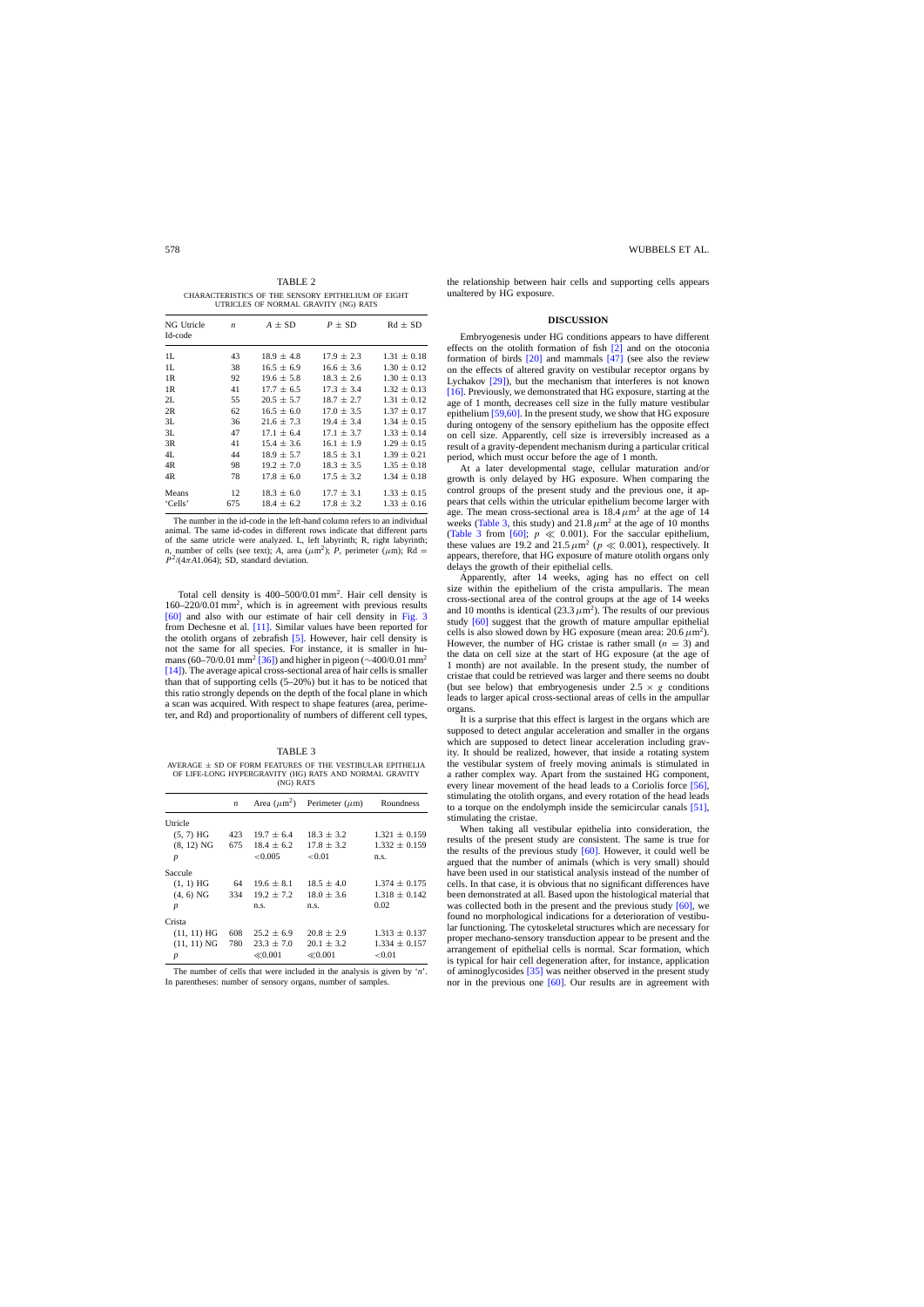<span id="page-4-0"></span>histological results, which have been presented before, on the effects of altered gravity on vestibular epithelia [15,21,28,53–55].

The conclusion that prolonged HG exposure, including the period of embryogenesis, does not impede mechano-sensory transduction in the vestibular system of the rat is also supported by studies in which the functioning of the vestibular system was investigated. Vestibular-induced behavior and reflexes, although modified, are not eliminated by HG exposure. Both the encoding of linear acceleration, including gravity [\[48,56,59\],](#page-5-0) and angular acceleration [\[57,58\]](#page-5-0) continues. This indicates that the hair cells must be functionally intact. Furthermore, it has been shown that the growth of fish otoliths depends on (feedback) information about the level of gravity  $[2,3]$ , which implies that mechano-sensory transduction itself is not impaired.

Several experiments have been performed to investigate the influence of increased gravity on various other cell types. Because modifications of (vestibular-induced) behavior and reflex patterns are attributed to neuronal adaptations in which interconnections between cells are altered, some investigators have focussed on possible changes of the neurons that are involved in vestibular processing. Adjustment of the number of synapses appears to be a general mechanism within the vertebrate vestibular system. Synaptic innervation of hair cells of the (adult) rat utricle increases during weightlessness [\[40,41\]. S](#page-5-0)imilar findings have been reported with respect to the number of afferent fibres in the chicken maculae [15] and the number of synapses in the fish vestibular nucleus [\[22\].](#page-5-0) Exposure to HG has the opposite effect: the number of synapses decreases [\[40\]. I](#page-5-0)n the vestibular nuclei of the rat, morphological changes have been observed which depend on the level of gravity [7,24].

Also, enzyme activity in fish vestibular nuclei has been shown to depend on gravity level [1]. Maturation of the efferent system, however, appears to be unaffected by exposure to microgravity between postnatal day 8 and 23 [12]. In the Mauthner cell, a large brainstem neuron receiving multimodal sensory information [\[62\]](#page-5-0) which is believed to initiate the high-speed escape response in fish (and amphibian larvae), intracellular changes have been observed (on the endoplasmic reticulum) as a result of vestibular stimulation [\[43\],](#page-5-0) including HG [\[37\]. S](#page-5-0)ome adaptation processes may be restricted to a (short) critical period of 'heightened developmental sensitivity to HG' [\[25\].](#page-5-0)

The effects of HG on 'nonvestibular' cells have also been investigated. Intracellular structural changes have been reported for the cardiac muscle [\[34\]. I](#page-5-0)n skeletal muscles, the proportion of slow and fast oxidative fibres [\[30\], t](#page-5-0)he myosin content [\[32\]](#page-5-0) and the amount of heat shock proteins [\[52\]](#page-5-0) appear to be affected. Neuronal adaptation to HG has been demonstrated in the somatosensory cortex, where reduced GABA immunoreactivity is supposed to reflect a reprogramming of motor output [10]. The increased Golgi complex and granular endoplasmic reticulum in the parathyroid glands, when exposed to HG, suggest an augmented level of parathyroid hormone  $[45]$ . This hormone regulates the calcium level in the blood which, in turn, is believed to affect bone density. Studies on the effect of HG on bone density, however, are not altogether in agreement. Some studies report increased bone density [\[23\]](#page-5-0) while others report no change of bone density [6,31,50]. The morphology of growth hormone producing cells of the pituitary gland is altered by HG while prolactin producing cells are not affected [\[44\]. C](#page-5-0)hanges in fibroblast cytoskeletal organization were not observed below  $15 \times g$  [8].

Thus, it appears that adaptation to an (moderate) HG level involves either a functional change in neuronal circuitry, or a modification of the organelles required for the metabolic task which is specific for the investigated system. Although we did not study the vestibular epithelial cells' cytoarchitecture in great detail, it seems plausible that the effect of HG on hair cells will be

small. The only indication, so far, for intracellular adaptation of vestibular hair cells to HG appears to be an increased potassium current in type I hair cells [\[19\]. A](#page-5-0)n explanation for the small effect of HG on hair cells may be that the transduction channels, which are attached to the tip links connecting adjacent stereocilia [\[38\],](#page-5-0) are subject to an adaptation mechanism of their own  $[4]$ . This adaptation mechanism seems perfectly suited to compensate for a physiologically small shift of the hair cell's working range.

#### ACKNOWLEDGEMENTS

We would like to express our gratitude to Prof. E. Scarfone for sharing his expertise on immunohistochemical techniques and Dr. H. W. Kortschot for her comments on a previous version of the manuscript. This study was financially supported by the Space Research Organization of The Netherlands (SRON; project mg-044).

# **REFERENCES**

- 1. Anken, R. H.; Rahmann, H. Neurobiological responses of fish to altered gravity conditions: A review. Acta Astronautica 42:431–454; 1998.
- 2. Anken, R. H.; Kappel, T.; Rahmann, H. Morphometry of fish inner ear otolith after development at 3 g hypergravity. Acta Otolaryngol. 118:534–539; 1998.
- 3. Anken, R. H.; Werner, K.; Breuer, J.; Rahmann, H. Fish otolith growth in 1 g and 3 g depends on the gravity vector. Adv. Space Res. 25:2025– 2029; 2000.
- 4. Assad, J. A.; Corey, D. P. An active motor model for adaptation by vertebrate hair cells. J. Neurosci. 12:3291–3309; 1992.
- 5. Bang, P. I.; Sewell, W. F.; Malicki, J. J. Morphology and cell type heterogeneities of the inner ear epithelia in adult and juvenile zebrafish. J. Comp. Neurol. 438:173–190; 2001.
- 6. Bravenboer, N.; de Jong, H.; Wubbels, R.; Tromp, A. M.; van Essen, H. W.; van Loon, J. W. A.; van Lingen, A.; Lips, P. Hypergravity modulates body composition. J. Bone Miner. Res. 15(suppl.):S249; 2000.
- 7. Bruce, L. L.; Fritzsch, B. The development of vestibular connections in rat embryos in microgravity. J. Gravit. Physiol. 4:P59–P62; 1997.
- 8. Croute, F.; Gaubin, Y.; Pianezzi, B.; Soleilhavoup, J. P. Effects of hypergravity on the cell-shape and on the organization of cytoskeleton and extracellular-matrix molecules of *in vitro* human dermal fibroblasts. Microgravity Sci. Technol. 8:118–124; 1995.
- 9. Curthoys, I. S. Postnatal developmental changes in the response of rat primary horizontal semicircular canal neurons to sinusoidal angular accelerations. Exp. Brain Res. 47:295–300; 1982.
- 10. D'Amelio, F.; Wu, L. C.; Fox, R. A.; Daunton, N. G.; Corcoran, M. L.; Polyakov, I. Hypergravity exposure decreases gamma-aminobutyric acid immunoreactivity in axon terminals contacting pyramidal cells in the rat somatosensory cortex: A quantitative immunocytochemical image analysis. J. Neurosci. Res. 53:135–142; 1998.
- 11. Dechesne, C.; Mbiene, J. P.; Sans, A. Postnatal development of vestibular receptor surfaces in the rat. Acta Otolaryngol. 101:11–18; 1986.
- 12. Demêmes, D.; Dechesne, C. J.; Venteo, S.; Gaven, F.; Raymond, J. Development of the rat efferent vestibular system on the ground and in microgravity. Dev. Brain Res. 128:35–44; 2001.
- 13. Drenckhahn, D.; Engel, K.; Höfer, D.; Merte, C.; Tilney, L.; Tilney, M. Three different actin filament assemblies occur in every hair cell: Each contains a specific actin crosslinking protein. J. Cell Biol. 112:641– 651; 1991.
- 14. Dye, B. J.; Frank, T. C.; Newlands, S. D.; Dickman, J. D. Distribution and time course of hair cell regeneration in the pigeon utricle. Hear. Res. 133:17–26; 1999.
- 15. Fermin, C. D.; Martin, D.; Jones, T.; Vellinger, J.; Deuser, M.; Hester, P.; Hullinger, R. Microgravity in the STS-29 space shuttle discovery affected the vestibular system of chick embryos. Histol. Histopathol. 11:407–426; 1996.
- 16. Fermin, C. D.; Lychakov, D.; Campos, A.; Hara, H.; Sondag, E.; Jones, T.; Jones, S.; Taylor, M.; Meza-Ruiz, G.; Martin, D. S. Otoconia